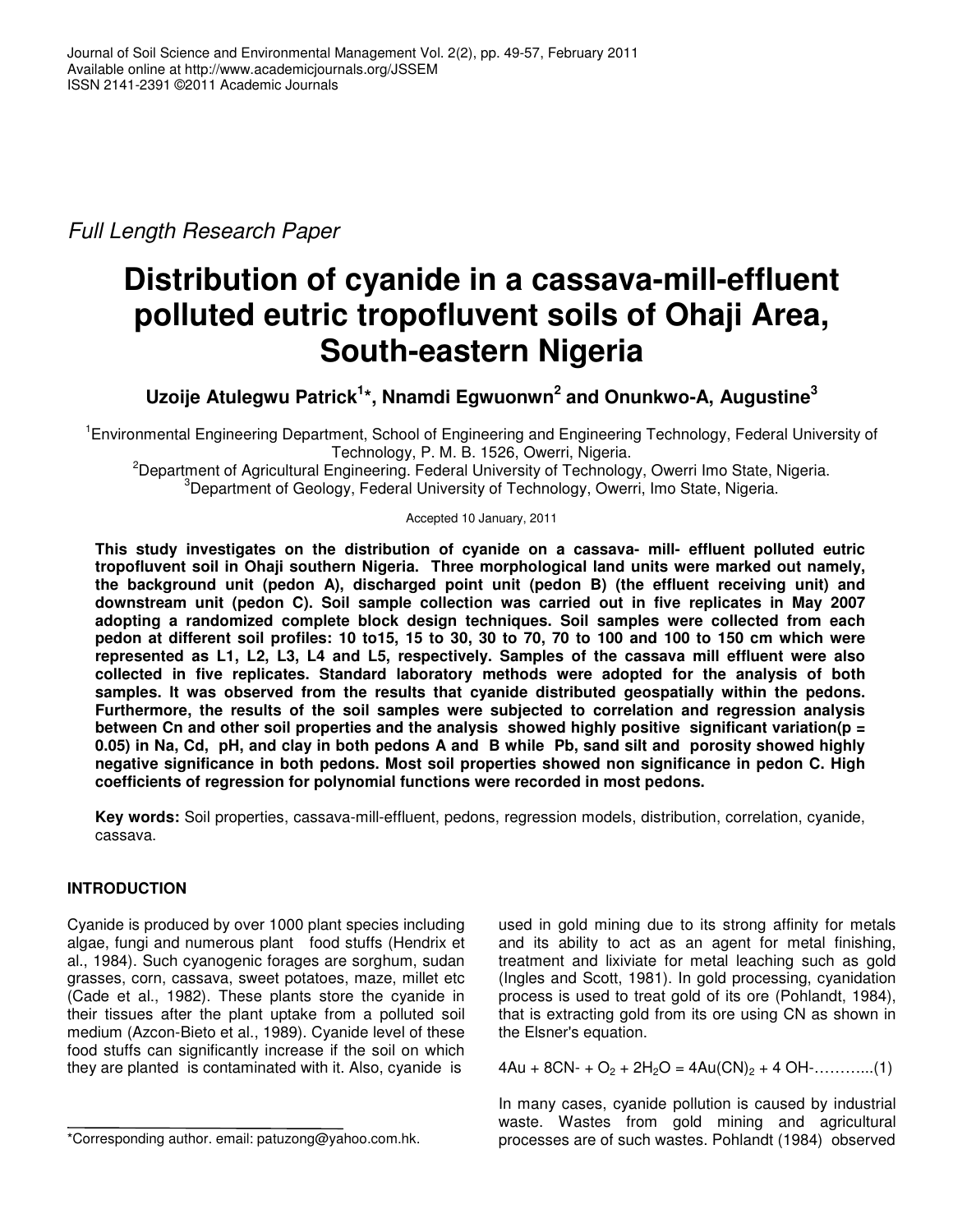that cyanide forms complexes with gold that are stable even in mild acidic media; though the complexes can experience degradation to release cyanide in the presence of ultraviolet light. Waste from these food processing can also contribute immensely to cyanide pollution to the soil. For example, cassava peels and its fiber contain an appreciable amount of cyanide (Igbozurike et al., 2009). Boadi et al. (2008) specifically observed that raw cassava and its peels contains between 114.7 to 159.6 and 360.05 to 509.51 mg/kg of cyanide, respectively; while Flynn and McGill (1995) assessed that of the cooked cassava to be 6.79 to 24.91 mg/kg .The cyanide contents of the cassava contaminate the soil mainly during processing. Oboh and Akindahunsi (2003) observed that the peel which contains the outer thin brown and a thick leathering parachymatous inner covering, fiber, cassava juice and the residues water produced after separating starch and fiber during the periods of fermentation and drying are discarded as waste, allowed to rot and mixed with the soil, thereby contributing to cyanide content of the soil. A number of edapHic factors, including pH, organic matter, effective cation exchange capacity and clay have been indicated to affect cyanide availability in soils. From the chemistry of cyanide, cyanide is referred to as a singular charged cation consisting of one carbon and nitrogen atom bound together by triple bonds  $C \equiv N$  but in an aqueous condition, it can complex with water to form hydrogen cyanide (HCN) (Brickell et al., 1981). In a high pH range of between 9.3 to 9.5, CN and HCN are in equilibrium (existing equal in concentration) and 99% of CN remain in solution at pH of 11 while at pH of 7, 99% exist as HCN (Caruso, 1995). Its reactive nature places CN at high capacity to exchange with other cations. The study of Young (2001) showed that CN forms cation and ionic complexes of vary strength with the stabilities of these salt complexes depending on the pH level. For instance, salts of potassium, calcium and sodium cyanide are quite toxic and can dissociate to free cyanide at the pH range of 5 to 7 becoming high potential for environmental pollution (Staritsky et al., 1992). Cyanide is toxic to humans and animals. The study of Yoshida et al., (1984) showed that it assesses the human system through inhalation, ingestion or absorption through eyes and cut skins and can lead to respiratory arrest and even death if inhaled up to 100 to 300 ppm. In gaseous form, cyanide is lost to the environment at decrease pH medium, increased temperature and aeration solution, through volatilization pathway (DeVries and Mathre, 1984)

In Imo State, southern eastern part of Nigeria, Ohaji is known for high quality garri production. Waste from the garri processing center is discharged in the adjoining farm lands and bushes. There is little information on the impacts of these wastes to the area particularly the distribution of the cyanide which is a major component of the waste. The main objective of this study is to examine the vertical and horizontal distribution of cyanide in the

soils of the affected area and to relate cyanine with selected soil properties. The study was carried out between May 2007 and September, 2009. Cyanide analysis was carried out in the environmental research unit of technological partners Port Harcourt, south-south Nigeria while that of other physiochemical properties of the soil were carried out in the soil science laboratory of federal university of technology Owerri, Imo State Nigeria.

# **STUDY AREA DESCRIPTION**

The study was carried out at central garri processing center at Umuagwo, in Ohaji Egbema Local Government of Imo State, South-eastern Nigeria between the months of may, 2007 to September, 2009. The area lies within latitude 5° 12'N to 5° 48'N and at the temperature range of between 250 to 300°C (Global positioning system GPS, 1989). The people of the area experience a high rainfall of about 2000 to 2500 mm. Umuagwo is located in the sandy benin formation and therefore the geology of the region is characterized by quarternary, alluvium, meander belt, wooded back swamps as well as fresh water swamps (Orajaka, 1975). The soil of the area is classified as eutric tropofluvent (FDALR, 1985). Vegetation of the study area is that of a rain forest and the soil supports arable crop production. That explained why the major socio-economic activity of the area is cassava cultivation and processing. The garri processing centre which has been in operation for over ten years, takes up in commercial quantity. Processes ranging from cassava grinding, fermentation to frying are major processing steps and the liquid and some solid waste such as fibers are channeled to the nearby farmland and ordinary land that has been left fallow for years.

## **MATERIALS AND METHODS**

The main objective of this study is to examine the vertical and horizontal distribution of cyanide in the soils of the affected area and to relate cyanine with selected soil properties. The study was carried out between May, 2007 and September, 2009. Cyanide analysis was carried out in the environmental research unit of technological partners Port Harcourt, South-south Nigeria while that of other physiochemical properties of the soil were carried out in the Soil Science Laboratory of Federal University of Technology, Owerri Imo State Nigeria.

## **Soil sampling techniques and analytical methods**

The entire study area was divided into three morphological units or pedons; namely the background (BA) or control, the waste receiving area or point of discharge (PD) and down stream (DS) of the discharged waste or the waste drainage channel. The three morphological units represent pedon A, poedon B and pedon C, respectively. A transect was drawn to link the three units. Given the high mobility of most substances constituting the cassava mill effluent in the soil, soil sampling was extended up to 150 cm in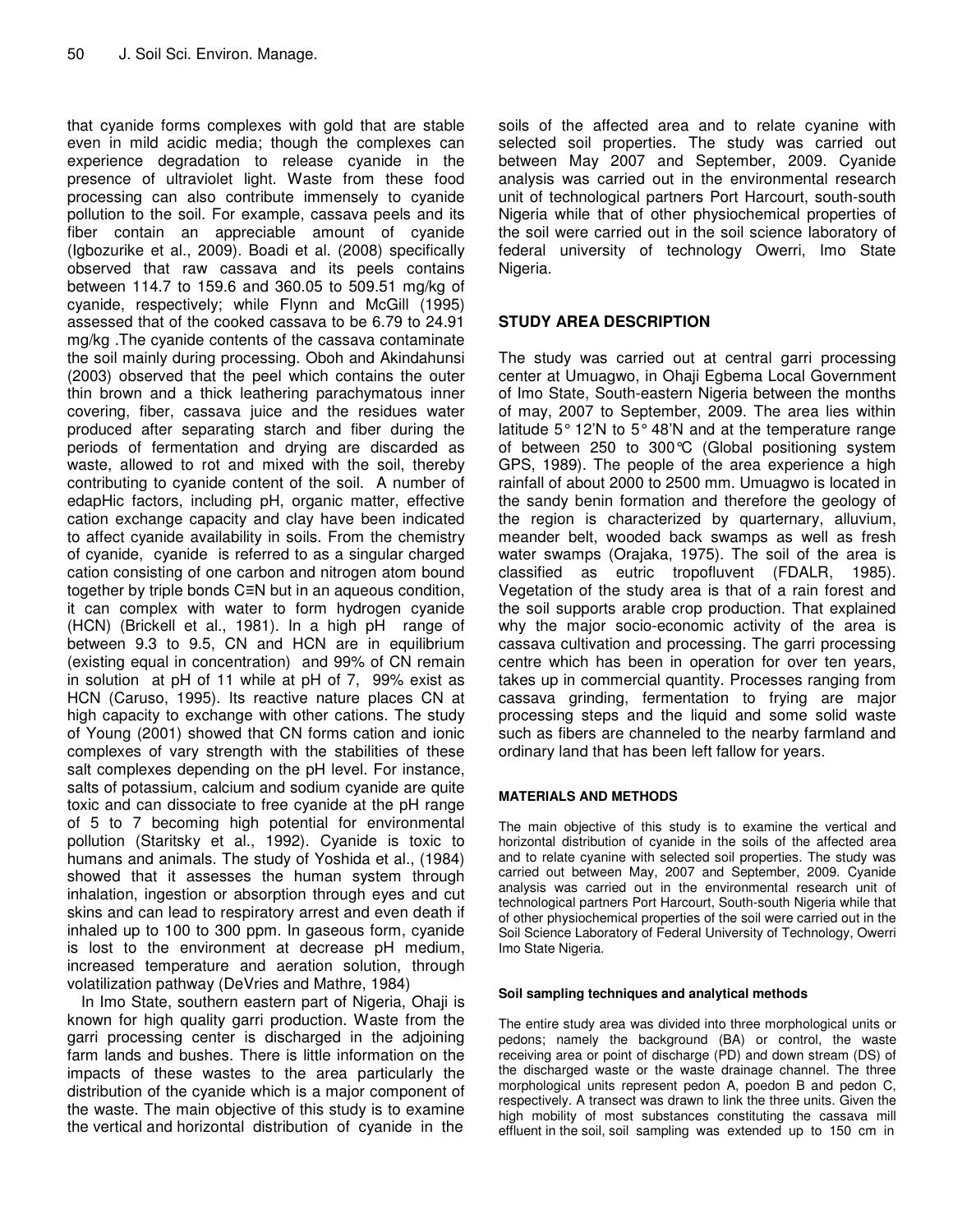depth. Along the transect, three pedons were dug at the inter-pedon distance of 500 m. At each pedon, soil samples were collected form different soil layers corresponding to 0 to 15, 15 to 30, 30 to 70 and 70 to 100 and 100 to 150 cm in depth with a sterilized soil auger which was rinsed with a lot of distilled water and dry cleaned after every sampling to avoid contamination. The method adopted for the sample collection was stratified random sampling technique. The layers were designated as L1, L2, L3 and L4 respectively. The samples collected from each unit and layer were done in three replicates at the interval of 20 m, making a total sample of 36 soil samples for this study. The soil samples were subjected to various laboratory analysis using the following analytical methods after processes of air-drying, crushing and sieving with 2 mm sieve. Hydrometer method as conducted by Gee and Or (2002) was used to analyzed for the particle size distribution; the SOLAAR UNICAM 969 atomic absorption spectrometer (AAS) was used to analyze all the metals (Barabara et al., 2002; Pardo, 2000), Core method of Grossman and Reinsch, 2002), was used for the analysis of bulk density. Moisture content was determined using the gravimetric method as carried out by Obi (1990). Organic carbon was determined directly by furnace combustion at 379°C.

#### **Statistical analysis**

Correlation analysis of the data was carried out to measure the degree of association between two sets of quantitative data. In this case, cyanide which constitutes the appreciable content of the cassava mil effluents was correlated with other soil properties. The data at the discharge point (DP) were subjected to regression analysis to produce the model that can easily predict the values of cyanide with other selected soil properties. Linear, quadratic, polynomial, logathimic and power functions were adopted for the prediction.

The linear regression was presented after Nwagozie (1998 ) as

$$
y = a_0 + a_1 x
$$

where  $\ a_o$  and  $\ a_1$  are the regression coefficients. Y and X are the dependent and dependent variables respectively.

Method of least squares was used to estimate  $a_a$  and  $a_1$  in other to form the line of best fit to the data and was presented as

$$
a_{i} = \frac{n\sum x_{i}y_{i} - \sum x_{i}\sum y_{i}}{n\sum x^{2} - (\sum x_{i})^{2}}
$$

Substituting Equation 3 into 2 and solving for  $a_0$  results to

$$
a_0 = \frac{\sum y_i - a_1 \sum x_i}{n}
$$

The quadratic regression model which is given as

$$
y = a_0 + a_1 x + a_2 x^2
$$

| <b>Table 1.</b> Physiochemical properties of cassava mill |  |  |
|-----------------------------------------------------------|--|--|
| wastewater (CMW) effluent.                                |  |  |

| <b>Parameter</b>  | Values (mg/l) |
|-------------------|---------------|
| Сn                | 54.2          |
| Na                | 146.2         |
| Cu                | 2.5           |
| Zn                | 4.1           |
| Cd                | 1.98          |
| <b>PH</b>         | 4.1           |
| Pb                | 8.31          |
| Conduct $(\mu s)$ | 1550          |

will also be used to predict the values of the selected physiochemical properties of the soil.

The least square estimates of  $a_0$ ,  $a_1$  and  $a_2$  were carried out in the same way as that of linear regression model. In the same manner, the error was estimated by determining the difference between the observed and the predicted value and this is expressed as

<sup>=</sup>( <sup>−</sup> <sup>−</sup> <sup>−</sup> ) 2 2 0 1 2 *S y a a x a x* …………………….……6

Other functions were determined in the same manner.

Cyanide is dependent variable (y) while other selected soil properties is the independent variable (x).

## **RESULTS AND DISCUSSIONS**

Table 1 represents the physiochemical properties of the cassava mill effluent. The result is in conformity with the typical cassava waste values as observed by Oviasogie and Ndiokwere (2008) but a glaring variation in the CEC, Cn, and Na properties was observed in the work of Olorunfemi et al. (2007). Cooke and Maduagwu (1978) attributed the variation to difference in species and soil quality. However, the cassava mill effluent result predominantly showed high acidity of 4.1, high CEC values and low Cd value. The values are generally arranged in this manner. CEC>Na>Cn>pb>Zn>pH>Cu>Cd.

#### **Soil properties**

Table 2 provides the result for the average values of the physiochemical properties of the soil polluted cassava mill effluent (CME) with depths (layers) at various pedons. The result showed glaring spatial variability of the values of the soil properties within the depths of different pedons. There was high distribution of sandy particles at the top layer with the clay particles distributed most at the bottom layer in pedon A. In fact, sandy particles take large proportion of the first -three layers. According to Jungeruis and Levellt (1964), aggressive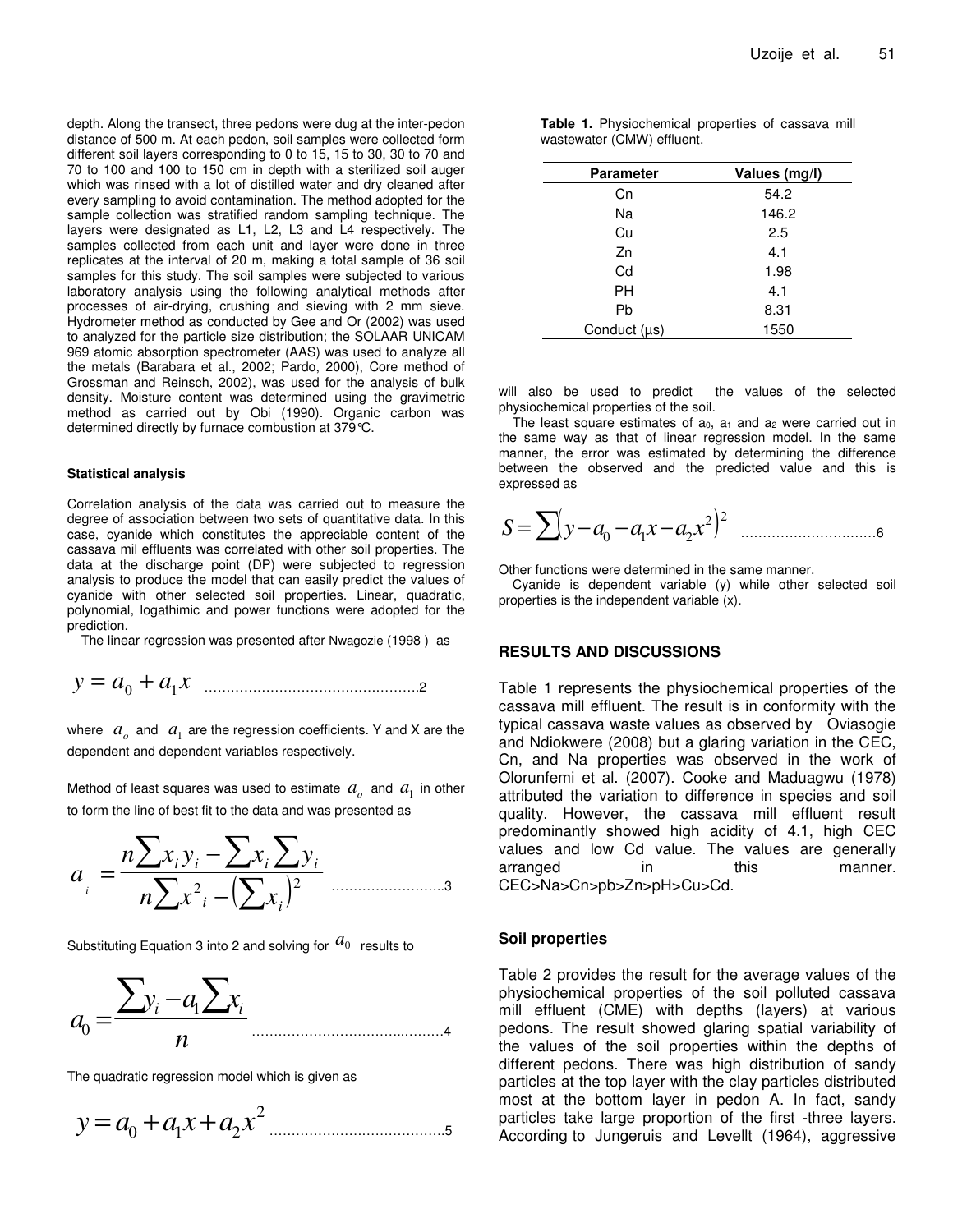| Depth (cm)                       | Cn    | Na    | Cu   | Zn    | C <sub>d</sub> | <b>Pb</b> | рH   | % Sand                | % Silt | $%$ Clay | <b>CEC</b> | ОC | <b>MC</b> | %PO | BD   |
|----------------------------------|-------|-------|------|-------|----------------|-----------|------|-----------------------|--------|----------|------------|----|-----------|-----|------|
| $0 - 15$                         | 2.7   | 17.5  | 3.2  | 5.1   | 1.4            | 0.6       | 6.5  | 48                    | 29     | 23       | 80         | 40 | 121       | 46  | 1.11 |
| 15-30                            | 2.9   | 17.8  | 3.4  | 5.2   | 1.4            | 0.55      | 6.8  | 35                    | 26     | 28       | 150        | 31 | 136       | 38  | 1.25 |
| 30-70                            | 2.9   | 18.5  | 3.4  | 5.7   | 1.7            | 0.59      | 6.7  | 30                    | 25     | 45       | 163        | 28 | 157       | 39  | 1.20 |
| 70-100                           | 2.9   | 18.6  | 3.7  | 5.2   | 1.6            | 0.60      | 6.9  | 25                    | 24     | 46       | 196        | 15 | 178       | 32  | 1.47 |
| 100-150                          | 3.0   | 19.2  | 4.2  | 6.1   | 1.9            | 0.81      | 7.8  | 21                    | 20     | 49       | 219        | 10 | 189       | 30  | 1.59 |
| в<br>(discharged point)<br>Pedon |       |       |      |       |                |           |      |                       |        |          |            |    |           |     |      |
| $0 - 15$                         | 21.8  | 35.1  | 1.9  | 15.5  | 3.45           | 0.39      | 3.88 | 16                    | 17     | 41       | 114        | 15 | 195       | 12  | 2.13 |
| 15-30                            | 29.1  | 37.1  | 2.3  | 11.7  | 2.92           | 0.40      | 4.99 | 19                    | 20     | 48       | 117        | 36 | 189       | 15  | 2.04 |
| 30-70                            | 29.9  | 39.3  | 2.9  | 10.7  | 2.49           | 0.45      | 5.11 | 20                    | 24     | 51       | 126        | 21 | 173       | 17  | 1.73 |
| 70-100                           | 30.1  | 40.1  | 3.7  | 10.3  | 2.49           | 0.47      | 5.89 | 18                    | 21     | 57       | 161        | 28 | 168       | 20  | 2.11 |
| 100-150                          | 31.1  | 41.8  | 3.9  | 11.3  | 2.11           | 0.51      | 5.87 | 22                    | 22     | 60       | 174        | 30 | 150       | 23  | 1.34 |
|                                  |       |       |      |       |                |           |      | Pedon C (down stream) |        |          |            |    |           |     |      |
| $0 - 15$                         | 11.34 | 11.7  | 2.11 | 10.9  | 1.43           | 0.47      | 4.91 | 20                    | 20     | 41       | 90         | 43 | 189       | 21  | 1.9  |
| 15-30                            | 15.1  | 15.1  | 2.31 | 11.39 | 0.99           | 0.71      | 6.03 | 18                    | 19     | 40       | 100        | 51 | 178       | 18  | 1.9  |
| $30 - 70$                        | 17.01 | 15.37 | 2.57 | 8.73  | 1.51           | 0.93      | 6.49 | 18                    | 18     | 45       | 140        | 33 | 170       | 18  | 2.0  |
| 70-100                           | 14.43 | 15.8  | 2.54 | 8.32  | 1.59           | 0.91      | 6.86 | 18                    | 22     | 46       | 175        | 21 | 170       | 12  | 2.01 |
| 100-150                          | 18.43 | 16.43 | 3.24 | 9.12  | 1.78           | 0.99      | 6.98 | 15                    | 15     | 52       | 185        | 16 | 168       | 10  | 2.3  |

**Table 2.** Average values of the physiochemical properties of the polluted CMW effluent soils at different depths.

BA=background values, PD= point of discharge values, DS= down stream values, BD=bulk density, MC=moisture content, OC= organic carbon, CEC= cation exchage capacity.

weather condition might be responsible to the soil texture. Also, clay lassivage resulting to sandiness of soil due to high rain precipitation observed by Eshett et al. (1990) could lead to the prevailing soil condition. Concentration distribution of virtually all the heavy metals assumed direct relationship with increase in layer. That is, they directly increase with depth indicating pronounced eluviation-illuviation processes. The eluviation process depletes most heavy metals at the topsoil layer. Earlier, Onweremadu and Esthat (2007) reported pronounced depletion of Fe and Al at the topmost pedongenic horizon and identify eluviation, illuviation and leaching in the soil of the

study site. Other soil properties such as CEC, OC, MC and BD toe similar trend except soil porosity which showed reverse trend. Soil characteristics in this pedon, that is, control unit (pedon A) showed the natural properties typical of an alluvium geology and eutric tropofluvent class. This observation is in conformity with that of FDALR (1985) and the pattern of concentration distribution of heavy metals in the control unit (pedon A) is also in line with the study of edaphic factors of a natural soil of <sup>a</sup> typical alluvium geology. Factors such as CEC, percentporosity, moisture content, organic matter and the bulk density also have close resemblance with the

observation of Beyer (1990) where the analysis of the unpolluted soil of <sup>a</sup> similar soil was carried out. Most heavy metals and other soil properties in pedons B and C have similar distribution pattern with that of pedon A but there was glaring variation in the concentration values of heavy metals and the values of the soil properties. CEC, bulk density, and moisture content were higher in pedon B, the effluent receiving unit, but decreased geospatially towards pedon C or downstream of the study site. The apparent soil physiochemical variation observed is no doubt the consequences of the cassava mill effluent pollution of the study site. Increase in soil bulk density and moisture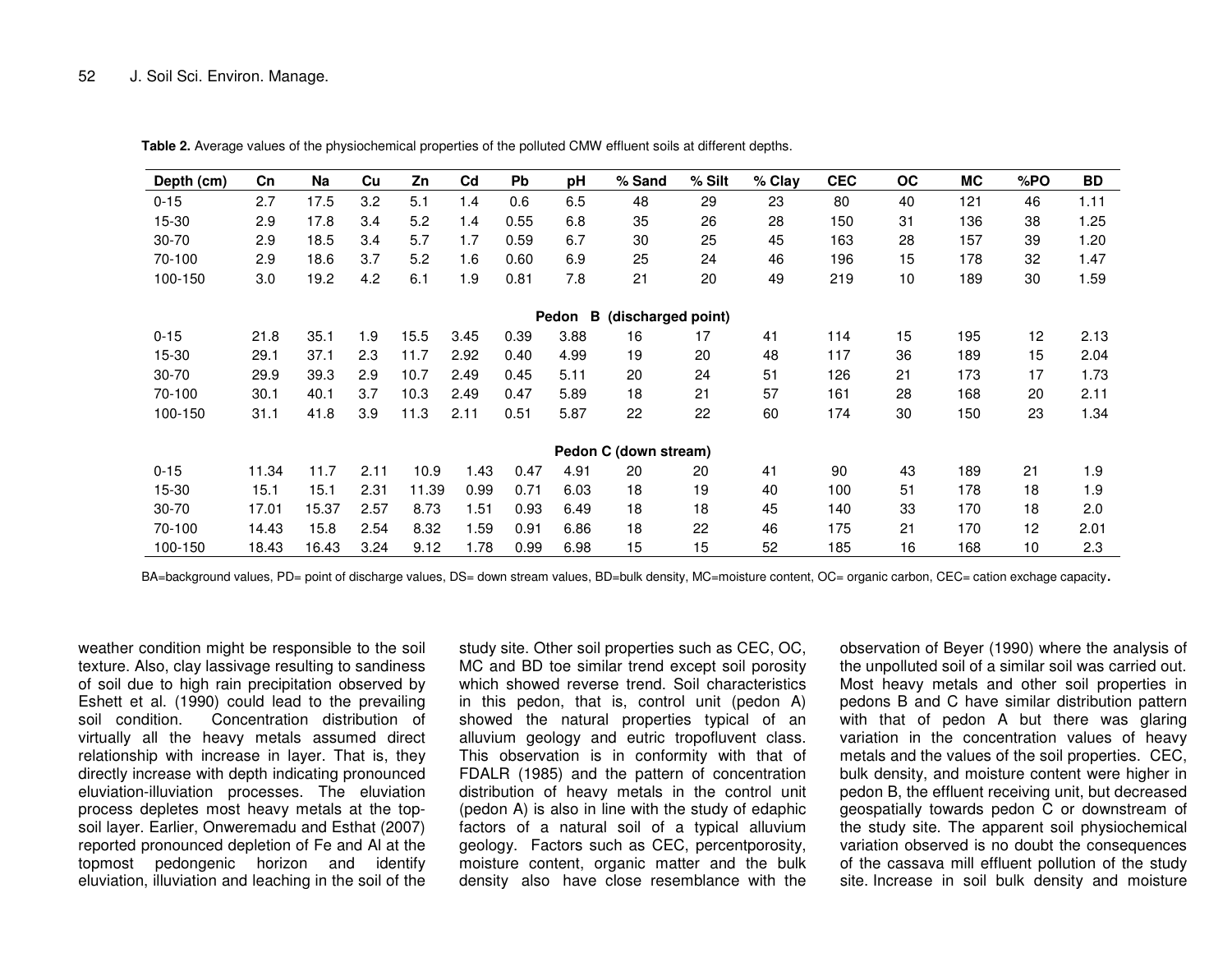content can be attributed to the binding together of the soil aggregates due the starchy constituents of the effluent. This reduced the pore-sizes making infiltration difficult with its attendant high moisture content at the top layer and copious quantity of swamp observed in pedon B. There is tendency for the metal contents of the cassava mill effluent which were likely in ionic form, to increase the soil cation exchange capacity (CEC) of pedon B, the effluent receiving pedon. Observation of Caruso (1995) is in line with these axioms. On the other hand, Pb, and Cu, values were low in pedon B but increased towards pedon C with the highest value observed in pedon A. Lead mitigating ability of the cassava mill effluent as has been observed by Barancikova et al. (2004), can be attributed to that. Cu concentration was highest in pedon A, reduced in pedonB and increased again in pedon C. This was as a result of complexes cupper formed with cyanide associated with CME (Young, 2001). The comparatively low soil trace elements of Cu, Na and Pb observed in pedon B with respect to the control land unit, pedon A could suggest that the plant uptake of these trace elements in pedon B has been high to the extent that their levels in the soil have been significantly low. On the other hand, the increase Cd in the pedon B with respect to pedon A suggested that the plant uptake of Cd is not high in pedon B. Earlier, Dikinya and Areola (2010) observed the various plant metal uptake abilities. The movement of the trace element through the plants is governed by two major factors. Barancikova et al. (2004), confirmed that pH and organic matter influence the movement of Cd, Ni and Cu into a plants on a soil polluted by trace elements. Glaring increase in cyanide at pedon B with low pH and comparatively high organic matter attested to that.

# **Cyanide distribution**

Table 3 shows the cyanide distribution in the study area. Cyanide concentration was highest in pedon B followed by pedon C with the lowest value observed in pedon A. This shows direct impact of the cassava mill effluent to the receiving land unit, pedonB. cyanide distribution decreased vertically in soil and varied spatially among pedons, decreasing toward pedon C.

The pattern of geospatial decrease of the cyanide shows the natural attenuation capacity of the study site occasioned by alluviaition-illuviation processes. Cyanide is quite recalcitrant in the sense that it persists so long on any contaminated soil (Shehong et al., 2005). This could be attributed to the comparatively high cyanide concentration observed in pedon B. As stated earlier, pH wields enormous influence on the distribution of most edafic factors. This is evident on the cyanide distribution pattern among the soil layers of pedon B with it concentrations responding to changes in pH values. From Table 3, Cn and pH concentration increase with depth

implying that Cn concentration was highest at the lowest pedogenic layer where the acidity range was equally high. The observed Cn distribution within pedogenic horizon was corroborated by Young (2001), where different concentrations and Levels of Cn toxicity were attributed to different pH range. The study of Oboh and Akindahunsi (2003) observed that Cn and hydrogen cyanide (HCN) are at equilibrium with pH range of between 9.3 to 9.5, at pH of 11 99% of the cyanide remains insoluble as Cn, while at pH 7 99% of cyanide exist as HCN. The recalcitrant of Cn which resulted to its abundance in this pedon, could also be attributed to its ability to form complexes with metals and ease to dissociate into free cyanide substance at slight changes of environmental factors. Beyer (1990) buttered this, by observing that cyanide is very reactive, forming simple salts with alkali earth cations and ionic complexes of varying strength with numerous metals; the stability of these salts depends highly on the pH.

## **Relationship between soil cyanide and other soil properties**

Correlation relationship of Cn with the soil properties carried out at 5% confidence level was to know the level of correlation. The results of the correlation coefficients and significant values are shown in Table 4. Correlation relationship between Cn and other soil properties in the background land unit (pedon A) showed mainly positive relationship with high coefficient correlation of between 0.99 and 0.62. Clay showed the highest coefficient of 0.99. This could be credited to its high adsorptive capability which is due to its high ionized capacity. This was equally attested to by Viswanathan et al. (1985). Also, BD, porosity, OC and CEC showed high but negative correlation coefficient of -0.92, -0.92, -0.88, and -0.96, respectively suggesting high availability of Cn at low values of the aforementioned soil properties.

In pedon B, that is, at the point of discharge, soil parameters such as pH, pb, percent sand, percent silt, porosity showed high but negative correlation. The inverse relationship of Cn with percent sand and silt could be attributed to large pore sizes of those soil particles. This implies that an appreciable quantity of Cn can not retain in those soil particles but likely to infiltrate through the soil profile by alluviation-illuviation process jeopardizing the quality of aquifer. The report of Onweremadu (2008) about non-fixation of heavy metals by soils predominant with high percent silty sand is consistent with this observation. Inverse relationship of pH and Pb is glaring due to the sensitivity of Cn to pH range and the lead mitigating ability of cassava mill effluent respectively which has been explained before. The high positive correlation coefficients of Na and Cd of 0.99 and 0.95, respectively proves the abundances of these metals in this pedon.

Correlation relationship between Cn and other soil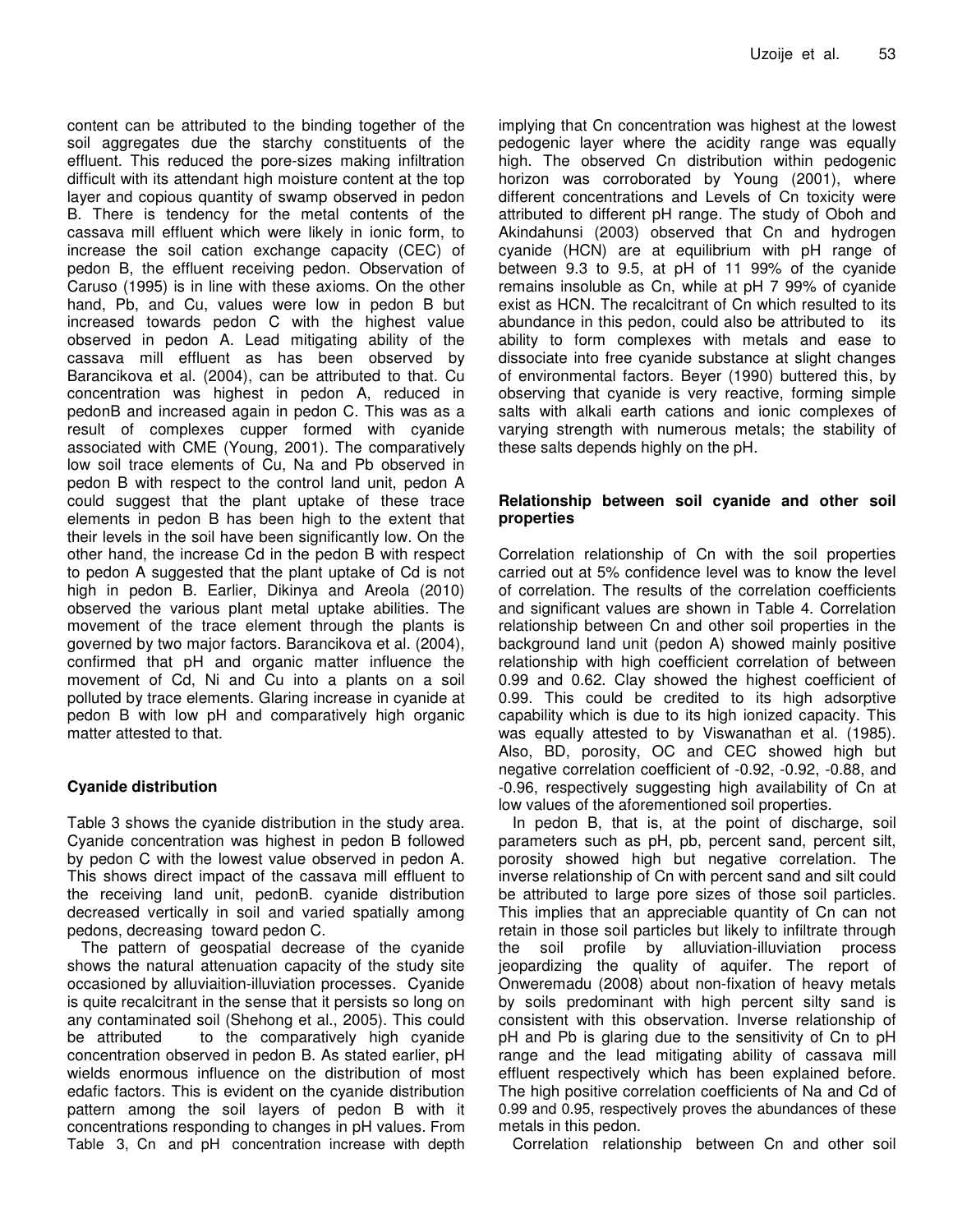| Pedon | Layers (Horizon) | Depth (cm) | $Cn$ (g/kg) |
|-------|------------------|------------|-------------|
|       | L1               | $0 - 15$   | 2.7         |
|       | L2               | 15-30      | 2.9         |
| А     | L3               | $30 - 70$  | 2.91        |
|       | L4               | 70-100     | 2.98        |
|       | L1               | $0 - 15$   | 21.8        |
|       | L2               | 15-30      | 29.1        |
| B     | L3               | $30 - 70$  | 29.9        |
|       | L4               | 70-100     | 30.1        |
|       | L1               | $0 - 15$   | 11.34       |
| C     | L <sub>2</sub>   | 15-30      | 15.1        |
|       | L3               | $30 - 70$  | 17.01       |
|       | L4               | 70-100     | 14.43       |

**Table 3.** Cyanide concentration at different pedongenic horizons.

**Table 4.** Correlation coefficient (r) of cyanide with some soil properties.

| Soil property              | R       | Level of significant |
|----------------------------|---------|----------------------|
| <b>Background unit(BA)</b> | 0.88    | $\star$              |
| $(Na)$ (g/kg)              | 0.91    | $\star$              |
| $(Cu)$ (g/kg)              | 0.44    | <b>NS</b>            |
| Zinc $(Zn)$ $(g/kg)$       | 0.62    | $\star$              |
| $Cd$ (g/kg)                | 0.91    | *                    |
| PH                         | 0.89    | $\star$              |
| $(pb)$ $(g/kg)$            | 0.98    | $\star$              |
| % Sand                     | $-0.38$ | <b>NS</b>            |
| % Silt                     | 0.99    | $\star$              |
| % Clay                     | $-0.96$ | $\star$              |
| CEC (cmol/kg)              | $-0.88$ | *                    |
| OC (g/kg)                  | 0.9     | $\star$              |
| MC (g/kg)                  | $-0.92$ | *                    |
| Porosity                   | $-0.92$ | $\star$              |
| BD (g/kg)                  |         |                      |
| Point of discharge(PD)     | 0.99    | $\star$              |
| $(Na)$ $(g/kg)$            | $-0.47$ | <b>NS</b>            |
| $(Cu)$ (g/kg)              | 0.82    | $\star$              |
| Zinc (Zn) (g/kg)           | 0.95    | $\star$              |
| Cd (g/kg)                  | $-0.76$ | *                    |
| PH                         | $-0.85$ | $\star$              |
| $(Pb)$ $(g/kg)$            | $-0.76$ | *                    |
| % Sand                     | $-0.82$ | $\star$              |
| % Silt                     | 0.50    | $\star$              |
| % Clay                     | 0.91    | $\star$              |
| CEC (cmol/kg)              | $-0.71$ | <b>NS</b>            |
| OC (g/kg)                  | $-0.11$ | <b>NS</b>            |
| MC (g/kg)                  | $-0.92$ | $\star$              |
| Porosity                   | 0.44    | <b>NS</b>            |
| BD g/kg                    |         |                      |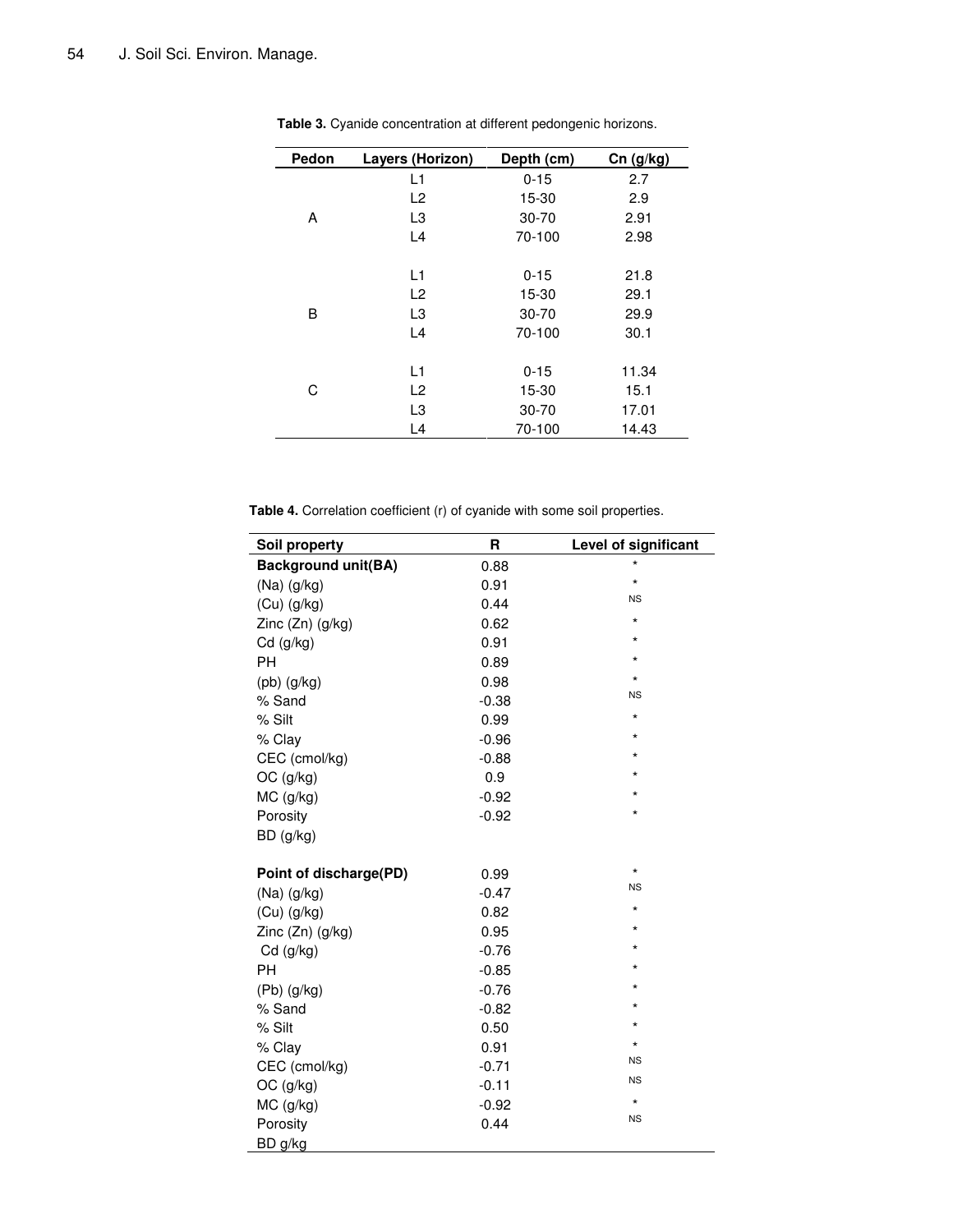**Table 4.** Contd.

| Downstream(DS)       | 0.82    | $\star$   |
|----------------------|---------|-----------|
| $(Na)$ $(q/kg)$      | 0.83    | $\star$   |
| $(Cu)$ (g/kg)        | $-0.47$ | <b>NS</b> |
| Zinc $(Zn)$ $(g/kg)$ | $-0.04$ | <b>NS</b> |
| $Cd$ (g/kg)          | 0.59    | $\star$   |
| PН                   | 0.86    | $\star$   |
| $(Pb)$ $(q/kg)$      | $-0.88$ | $\star$   |
| % Sand               | 0.47    | <b>NS</b> |
| % Silt               | 0.47    | <b>NS</b> |
| $%$ Clay             | 0.44    | <b>NS</b> |
| CEC(cmol/kg)         | 0.44    | <b>NS</b> |
| $OC$ (g/kg)          | $-0.21$ | $\star$   |
| $MC$ (g/kg)          | 0.55    | $\star$   |
| Porosity             | $-0.34$ | <b>NS</b> |
| BD g/kg              | 0.58    | $^\star$  |
|                      |         |           |

Na=sodium, Cu=cupper,Cd=cadmium, Pb=lead, CEC=Cation exchange capacity, OC=organic carbon, MC=moisture content, BD=bulk density. \* significant at 5%,<br><sup>NS</sup>=non-significant.

**Table 5.** Models developed with the data at various sampling land units.

| <b>Name</b> | <b>Equation</b>                                                   | $R^2$  |  |  |  |
|-------------|-------------------------------------------------------------------|--------|--|--|--|
|             | <b>Background unit (pedonA)</b>                                   |        |  |  |  |
| $Cn - Na$   | $Cn = 0.1379Na + 0.3545$                                          | 0.7237 |  |  |  |
| Cn-Cu       | $\text{Cn} = -0.3721 \text{Cu}^2 + 2.9977 \text{Cu} - 3.037$      | 0.7895 |  |  |  |
| Cn-Zn       | $\text{Cn} = -0.1667 \text{Zn}^2 + 2.05 \text{Zn} - 3.32$         | 0.5486 |  |  |  |
| Cn-pb       | $Cn = 9.6995Pb2 - 12.848Pb + 7.0429$                              | 0.4754 |  |  |  |
| Cn-PH       | Cn = $-0.0162pH^2 + 0.4417pH + 2.2152$                            | 0.5672 |  |  |  |
| $Cn$ - $Cd$ | $\text{Cn} = -0.359 \text{Cd}^2 + 5.3437 \text{Cd} - 16.844$      | 0.8953 |  |  |  |
| Cn-%MC      | $Cn = 0.5024Ln(MC) + 0.3489$                                      | 0.72   |  |  |  |
| Cn-CEC      | $Cn = 0.2693Ln(CEC) + 1.5252$                                     | 0.929  |  |  |  |
| Cn-%Clay    | Cn = $-0.0005 \text{Clay}^2 + 0.0423 \text{Clay} + 2.0277$        | 0.681  |  |  |  |
| Cn-%Silt    | $\text{Cn} = -0.0032 \text{Silt}^2 + 0.1273 \text{Silt} + 1.7446$ | 0.9465 |  |  |  |
| Cn-OC       | $\text{Cn} = -0.0004 \text{OC}^2 + 0.0108 \text{OC} + 2.8884$     | 0.8364 |  |  |  |
| Cn-BD       | $\text{Cn} = -1.4706 \text{BD}^2 + 4.4223 \text{BD} - 0.3506$     | 0.7303 |  |  |  |
| Cn-%PO      | $\text{Cn} = -0.001 \text{PO}^2 + 0.0573 \text{PO} + 2.1098$      | 0.8917 |  |  |  |
|             |                                                                   |        |  |  |  |
|             | Point of discharge unit(pedonB)                                   |        |  |  |  |
| $Cn - Na$   | Cn= 1.2493Na - 19.922                                             | 0.7585 |  |  |  |
| Cn-Cu       | $\text{Cn} = -4.3388 \text{Cu}^2 + 28.843 \text{Cu} - 16.299$     | 0.8634 |  |  |  |
| Cn-Zn       | $Cn = -1.7304Zn + 48.992$                                         | 0.9204 |  |  |  |
| Cn-pb       | $Cn = -727.4pb2 + 706.67pb - 140.52$                              | 0.6625 |  |  |  |
| Cn-PH       | $Cn = 4.2172pH + 6.69$                                            | 0.8521 |  |  |  |
| Cn-Cd       | $Cn = -6.7448Cd + 46.557$                                         | 0.8432 |  |  |  |
| Cn-%MC      | $\text{Cn} = -0.0064 \text{MC}^2 + 2.0474 \text{MC} - 132.78$     | 0.7588 |  |  |  |
| Cn-CEC      | $\text{Cn} = -0.0049 \text{CEC}^2 + 1.480 \text{CEC} - 80.62$     | 0.5582 |  |  |  |
| Cn-%Clay    | Cn= 22.488Ln(clay) - 59.997                                       | 0.8066 |  |  |  |
| Cn-%Silt    | $Cn = -1.2276$ Silt + 2.8657                                      | 0.7151 |  |  |  |
| Cn-OC       | $Cn = 8.6123Ln(OC) + 0.7208$                                      | 0.6176 |  |  |  |
| Cn-BD       | $\text{Cn} = -14.80 \text{BD}^2 + 45.375 \text{BD} - 3.3489$      | 0.3795 |  |  |  |
| Cn-%PO      | Cn = $-0.1292PO^2 + 5.2568PO - 22.066$                            | 0.9234 |  |  |  |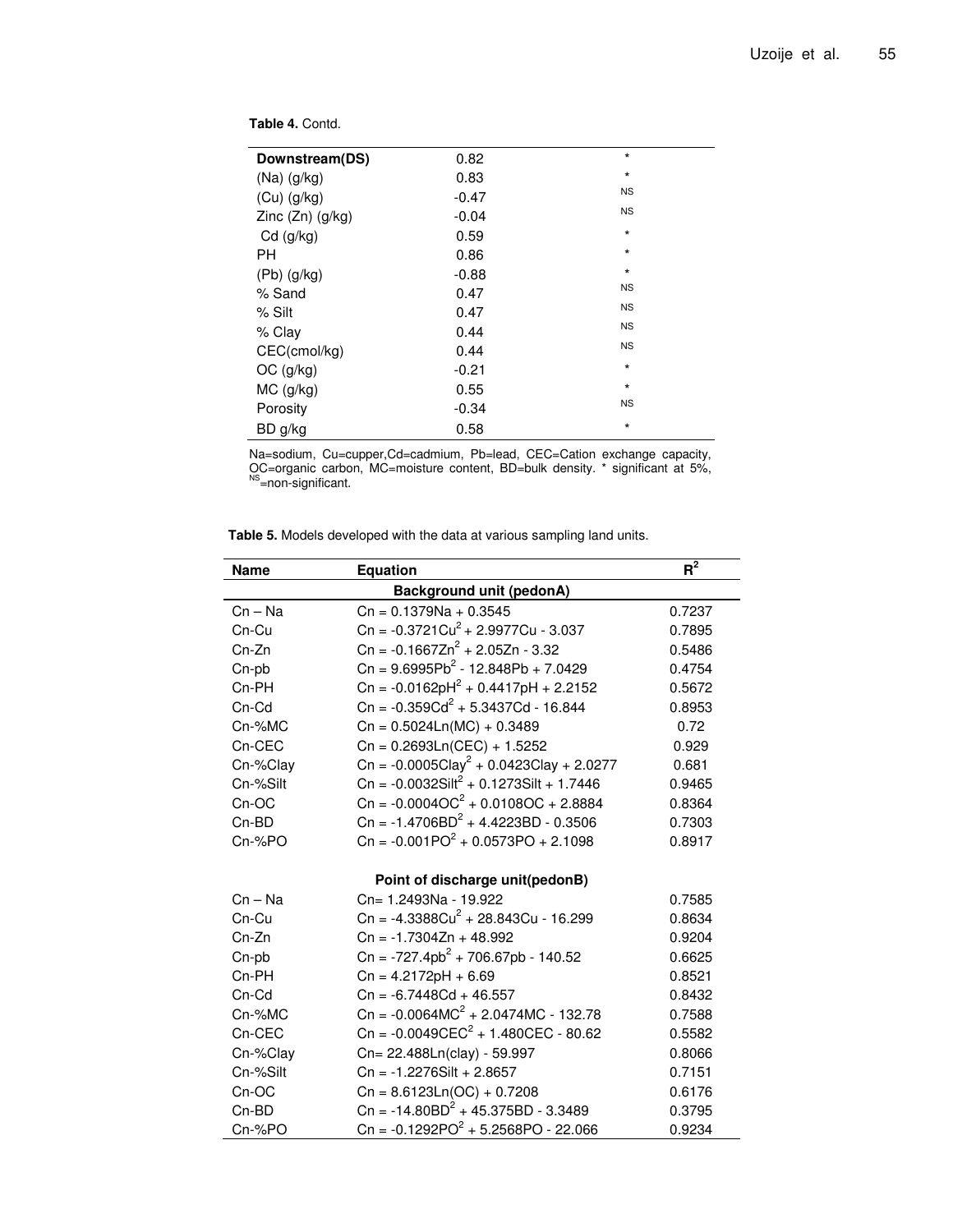| Down stream unit (pedon C) |                                                                 |        |  |  |  |
|----------------------------|-----------------------------------------------------------------|--------|--|--|--|
| $Cn-Cu$                    | $Cn = 0.1855Cu2 - 3.8624Cu + 31.171$                            | 0.7855 |  |  |  |
| $Cn-Zn$                    | $Cn = 0.7021Zn^2 - 15.644Zn + 98.47$                            | 0.9945 |  |  |  |
| Cn-pb                      | $Cn = -49.407pb^{2} + 75.613pb - 11.44$                         | 0.5192 |  |  |  |
| $Cn-PH$                    | $y = 1.952x1.1193$                                              | 0.7408 |  |  |  |
| $Cn$ - $Cd$                | $\text{Cn} = 36.637 \text{Cd}^2 - 88.463 \text{Cd} + 65.862$    | 0.3477 |  |  |  |
| $Cn-%MC$                   | $Cn = -0.2702MC + 62.552$                                       | 0.7605 |  |  |  |
| Cn-CEC                     | $\text{Cn} = -0.0009 \text{CEC}^2 + 0.2808 \text{CEC} - 5.7269$ | 0.5536 |  |  |  |
| Cn-%Clay                   | Cn = 12.542Clay - 10.097                                        | 0.5402 |  |  |  |
| Cn-%Sand                   | $Cn = 0.4168$ Sand - 3.4089                                     | 0.874  |  |  |  |
| Cn-%Silt                   | $Cn = -1.3553Silt + 39.387$                                     | 0.8054 |  |  |  |
| $Cn-OC$                    | $\text{Cn} = 0.2083 \text{OC}^2 - 7.206 \text{OC} + 75.718$     | 0.4734 |  |  |  |
| $Cn-BD$                    | $Cn = -1.3553BD + 39.387$                                       | 0.750  |  |  |  |
| $Cr-SPO$                   | $\text{Cn} = -0.0632 \text{PO}^2 + 1.552 \text{PO} + 7.5834$    | 0.4972 |  |  |  |

|  | Table 5. Contd. |
|--|-----------------|
|--|-----------------|

%PO= Percent porosity, BD= bulk density, MC= moisture content.

properties in pedon C (DS) where little influence of the CME was felt, indicated non significance with most soil properties. This suggested that the CME influenced the availability of Cn in the soil and its relationship with other soil properties. Several models were formulated. The establish pedotransfer model were to predict the values of cyanide by mere knowing the values of the other selected soil properties. The models with their corresponding coefficient of regressions are displayed in Table 5.

The regression models developed with the data from various land units obeyed linear, polynomial, logathimic and power functions. It was observed that the predictors in polynomial functions formed with data at the background unit (pedon A) are more efficient when compared with polynomial models from point of discharge unit (pedon B), the effluent receiving unit and down stream (pedonC). The result equally showed that the polynomial predictor models in discharge point are least efficient. This suggested glaring influence of cassava mill effluence (CME) on the predictability of cyanide. However, the coefficient of regression of the polynomial functions in the three sampling land units (pedons A, B, and C) are between 0.47 to 0.96, 0.34 to 0.99 and 0.45 to 0.99, respectively. At the discharge point, cyanide regressed linearly with soil pH, Na, and Zn. pH regressed directly with cyanide with high coefficient of regression of 0.852. This buttressed the observation of Oboh and Akindahunsi (2003) that pH range of 9.3 to 9.7 99% of HCN exist as free cyanide. Also, the direct linear relationship of Na and Zn with cyanide could be explained as dissociation of large quantity of complexes of cyanide with Na and Zn at this pH range observed by Young (2001).

## **Conclusion**

Distribution of cyanide in the cassava –mil-effluent

polluted soil has been studied. There was spatial variability of cyanide within the depths of various pedons. Cyanide concentration was highest in pedon B followed by pedon C with the lowest value observed in pedon A. Correlation relationship between Cn and other soil properties in the background land unit (pedon A) showed mainly positive relationship with high coefficient correlation of between 0.99 to 0.62. Clay showed the highest coefficient of 0.99. In pedon B, Na and Zn correlated positively with Cn while negative correlation was observed on Pb, pH, p[ercent sand, percent silt, porosity and Cd. Correlation relationship between Cn and other soil properties in pedon C indicated non significance with most soil properties. The pedotransfer analysis conducted on the predictability of cyanide distribution favours mainly the polynomial functions especially in pedon A. However, the models in all the land units obeyed linear, polynomial, logarithm and power functions. These models provide recipes to impending cyanide pollution problems especially on a land of similar geology polluted with cassava-mill-effluent.

## **REFERENCES**

- Azcon-Bieto J, Murillo J, Penuelas J (1989). Cyanide-Resistant Respiration In Photosynthetic Organs Of Freshwater Aquatic Plants. Plant Phys., 84: 701-706.
- Barabara F, Stephen K, William W (2002). Speciation and character of heavy metals contaminate soil using computer controlled scan electron microscope. Environ. Forensics, 3(2): 131-143.
- Barancikova G, Madaras M, Rybár O (2004). Crop. contamination by selected trace elements. J. Soil. Sedi., 4: 37-42.
- Beyer WN (1990) Evaluating Soil Contamination, U.S. Fish Wildlife Serv. Biol. Report, 90(2): 6-28.
- Boadi NO, Twumasi SK Ephraim JH (2008). Impact of Cyanide Utilization in Mining on the Environment. Int. J. Environ. Res., 3(1): 101-108.
- Brickell RH, Dorr J, Bosqui F (1981). Cyanidation and Concentration of Gold and Silver Ores. McGraw Hill New York, pp. 234-239.
- Cade JW, Rubira RJ (1982). Cyanide Poisoning Of Livestock By Forage Sorghums. Government of Victoria Department of Agriculture, Agnote